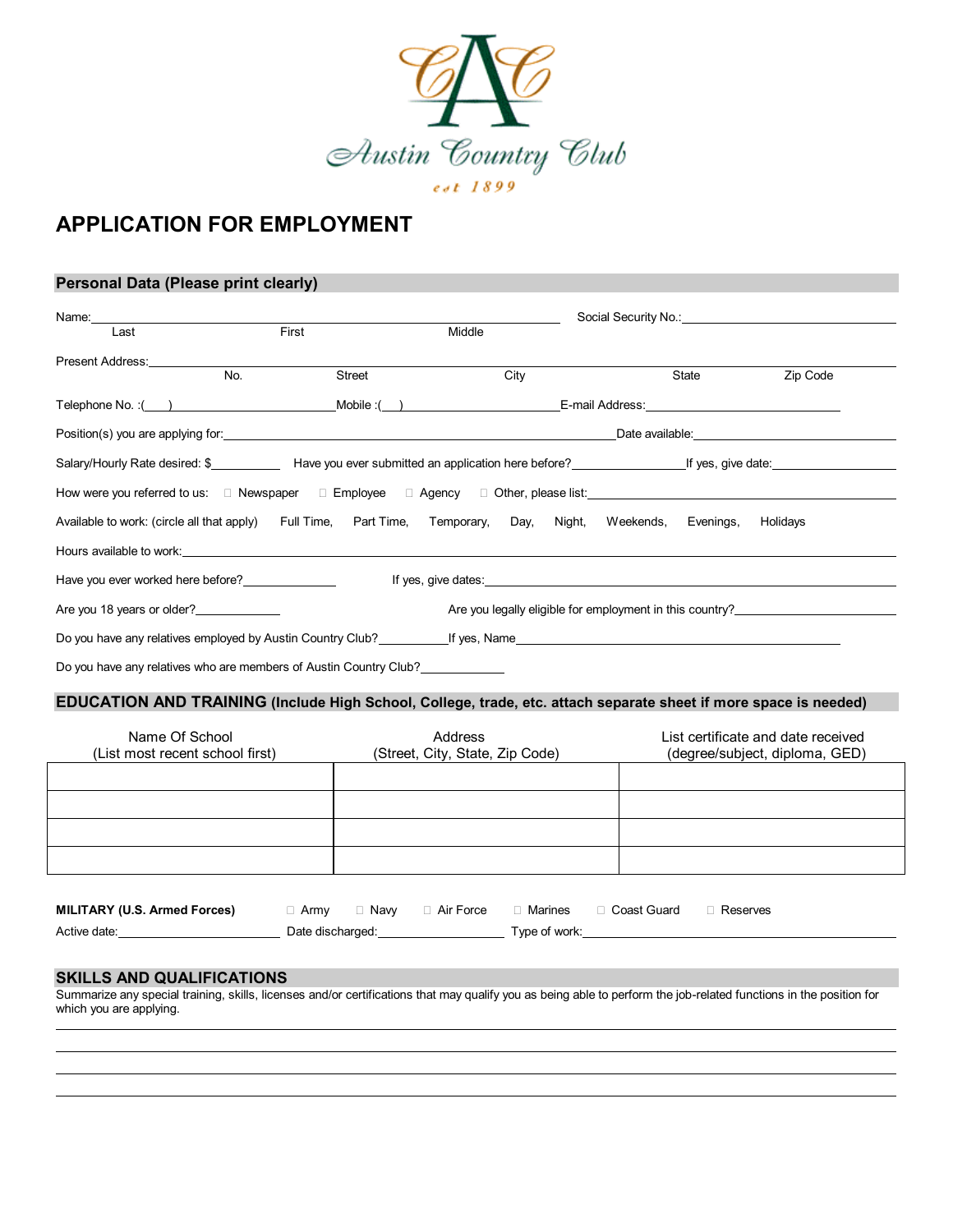## **EMPLOYMENT HISTORY (Begin with most current employer and attach resume if available)**

| Employer: 1999 - 2009 - 2010 - 2010 - 2010 - 2010 - 2010 - 2010 - 2010 - 2010 - 2010 - 2010 - 2010 - 2010 - 20                                                                                                                 | Dates employed: Started_________________________Ended____                                                                                                                                                                                            |
|--------------------------------------------------------------------------------------------------------------------------------------------------------------------------------------------------------------------------------|------------------------------------------------------------------------------------------------------------------------------------------------------------------------------------------------------------------------------------------------------|
|                                                                                                                                                                                                                                | Mo./Yr.<br>Mo./Yr.<br>Telephone:__________________                                                                                                                                                                                                   |
|                                                                                                                                                                                                                                |                                                                                                                                                                                                                                                      |
|                                                                                                                                                                                                                                | Ending Hourly/Salary Rate: 1980 1991 1992 1994                                                                                                                                                                                                       |
|                                                                                                                                                                                                                                |                                                                                                                                                                                                                                                      |
| Summarize type of work performed and job responsibilities: _______________                                                                                                                                                     |                                                                                                                                                                                                                                                      |
|                                                                                                                                                                                                                                |                                                                                                                                                                                                                                                      |
|                                                                                                                                                                                                                                |                                                                                                                                                                                                                                                      |
| May we contact for a reference?<br><u>[</u> [11] May we contact for a reference?                                                                                                                                               |                                                                                                                                                                                                                                                      |
|                                                                                                                                                                                                                                | Ended <b>Leafed</b>                                                                                                                                                                                                                                  |
| Address: National Address: National Address: National Address: National Address: National Address: N                                                                                                                           | Mo./Yr.<br>Mo./Yr.<br>Telephone: Note and the state of the state of the state of the state of the state of the state of the state of the state of the state of the state of the state of the state of the state of the state of the state of the sta |
| Starting Job Title: 1999 Contract Contract Contract Contract Contract Contract Contract Contract Contract Contract Contract Contract Contract Contract Contract Contract Contract Contract Contract Contract Contract Contract |                                                                                                                                                                                                                                                      |
|                                                                                                                                                                                                                                | Ending Hourly/Salary Rate: 1980 1991 1992 1994                                                                                                                                                                                                       |
|                                                                                                                                                                                                                                |                                                                                                                                                                                                                                                      |
| Summarize type of work performed and job responsibilities: example and the state of the state of the state of the state of the state of the state of the state of the state of the state of the state of the state of the stat |                                                                                                                                                                                                                                                      |
|                                                                                                                                                                                                                                |                                                                                                                                                                                                                                                      |
|                                                                                                                                                                                                                                |                                                                                                                                                                                                                                                      |
| May we contact for a reference?<br><u>[</u> [11] May we contact for a reference?                                                                                                                                               |                                                                                                                                                                                                                                                      |
|                                                                                                                                                                                                                                |                                                                                                                                                                                                                                                      |
|                                                                                                                                                                                                                                |                                                                                                                                                                                                                                                      |
| Address: the contract of the contract of the contract of the contract of the contract of the contract of the contract of the contract of the contract of the contract of the contract of the contract of the contract of the c | Mo./Yr.<br>Telephone: New York Changes and Changes and Changes and Changes and Changes and Changes and Changes and Changes and Changes and Changes and Changes and Changes and Changes and Changes and Changes and Changes and Changes an            |
| Starting Job Title: 1998                                                                                                                                                                                                       |                                                                                                                                                                                                                                                      |
|                                                                                                                                                                                                                                | Ending Hourly/Salary Rate: National Accounts and Accounts and Accounts and Accounts are also as a set of the s                                                                                                                                       |
| Immediate Supervisor: National Account of the Contract of the Contract of the Contract of the Contract of the Contract of the Contract of the Contract of the Contract of the Contract of the Contract of the Contract of the  | Reason for leaving:<br><u> and</u> the contract of the contract of the contract of the contract of the contract of the contract of the contract of the contract of the contract of the contract of the contract of the contract of th                |
| Summarize type of work performed and job responsibilities: ______________________                                                                                                                                              |                                                                                                                                                                                                                                                      |
|                                                                                                                                                                                                                                |                                                                                                                                                                                                                                                      |
|                                                                                                                                                                                                                                |                                                                                                                                                                                                                                                      |
| May we contact for a reference?<br><u>Letter and the surface</u>                                                                                                                                                               |                                                                                                                                                                                                                                                      |
|                                                                                                                                                                                                                                | Dates employed: Started__________________________Ended______                                                                                                                                                                                         |
| Address: Address: Address: Address: Address: Address: Address: Address: Address: Address: Address: A                                                                                                                           | Mo./Yr.<br>Mo./Yr.                                                                                                                                                                                                                                   |
|                                                                                                                                                                                                                                | Ending Job Title: Ending Solution of the Second Second Second Second Second Second Second Second Second Second Second Second Second Second Second Second Second Second Second Second Second Second Second Second Second Second                       |
|                                                                                                                                                                                                                                | Ending Hourly/Salary Rate: 1980 1991 1992 1994                                                                                                                                                                                                       |
| Immediate Supervisor: National Account of the Contract of the Contract of the Contract of the Contract of the Contract of the Contract of the Contract of the Contract of the Contract of the Contract of the Contract of the  | Reason for leaving:<br><u> and</u> the contract of the contract of the contract of the contract of the contract of the contract of the contract of the contract of the contract of the contract of the contract of the contract of th                |
|                                                                                                                                                                                                                                |                                                                                                                                                                                                                                                      |
|                                                                                                                                                                                                                                |                                                                                                                                                                                                                                                      |
|                                                                                                                                                                                                                                |                                                                                                                                                                                                                                                      |